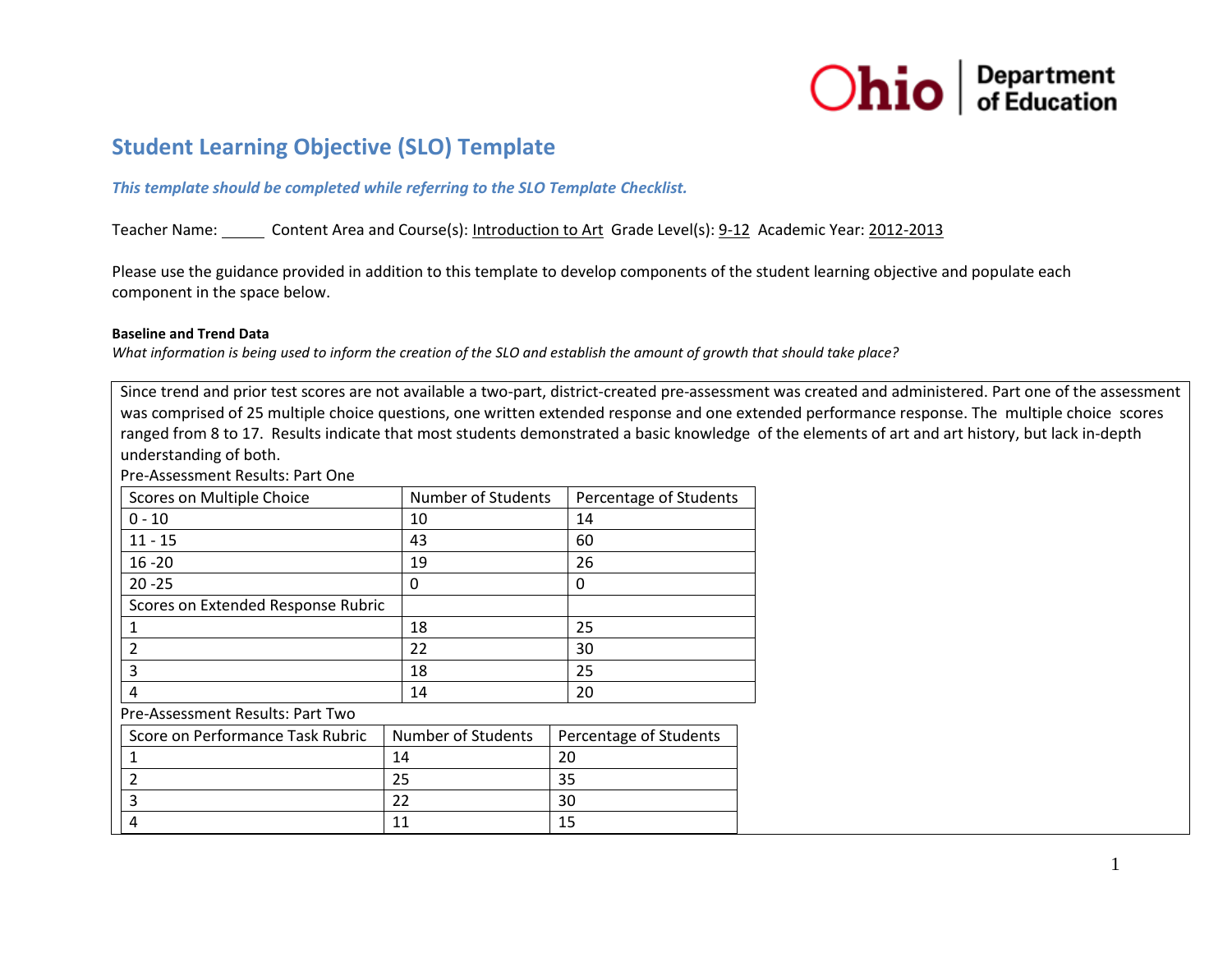The written extended response results showed difficulty interpreting art work, recognizing how the elements of art are utilized in a work of art and correct use of art terms and vocabulary.. Part two was the performance task where most students were able to complete the task successfully, but the level of achievement varied greatly in the areas of technical skill and direct observation.

#### **Student Population**

*Which students will be included in this SLO? Include course, grade level, and number of students.*

This SLO covers all 72 students in Introduction to Art. The 72 students are a mix of 9<sup>th</sup> through 12<sup>th</sup> grade and are divided into three sections of 28, 21 and 23 students each. Sixteen of the 72 students have an IEP. Five students have been identified as gifted in the visual arts and have WEPs. No students are excluded from this SLO.

#### **Interval of Instruction**

*What is the duration of the course that the SLO will cover? Include beginning and end dates.*

This SLO covers the 2012-2013 school year - from August 2012 through April 15, 2013. The class meets every school day for one 40 minute period.

## **Standards and Content***To what related standards is the SLO aligned?*

Based on the results of the pre-assessment, the learning content for this SLO focuses on the ODE Visual Art requirements for PERCEIVING/KNOWING (1PE, 2PE, 3PE, 4PE, 6PE), PRODUCING (1PR, 2PR, 3PR, 4PR, 6PR), and RESPONDING/REFLECTING (1RE, 2RE, 3RE). The achievement content statements for high school provide descriptions of the Beginning, Intermediate, Accelerated and Advanced levels. Because this SLO is for an introductory level course, the Beginning levels for each standard follow: 1PE Examine and articulate the effects of context on visual imagery. 2PE Identify and describe the sources artists use for visual reference and to generate ideas for artworks. 3PE Identify the relationship between community or cultural values and trends in visual art. 4PE Identify the factors that influence the work of individual artists. 6PE Describe the decisions made in the design of everyday objects. 1PR Demonstrate basic technical skill and craftsmanship with various art media when creating images from observation, memory and imagination. 2PR Apply the elements and principles of art and design using a variety of media to solve specific visual art problems.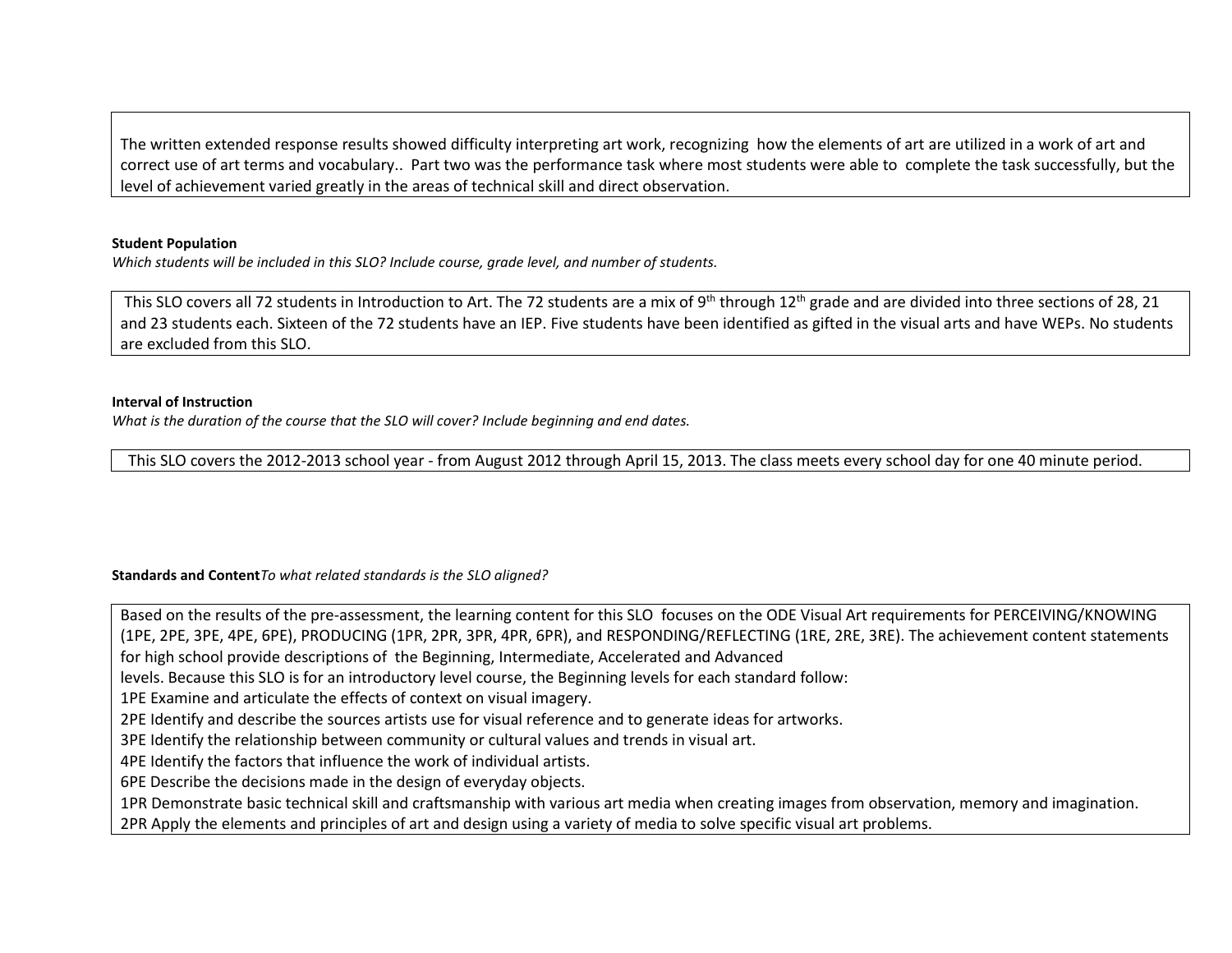3PR Explore multiple solutions to visual art problems through preparatory work.

4PR Establish the appropriate levels of craftsmanship when completing artworks.

6PR Identify and apply visual literacy as a means to create images that are personally expressive.

1RE Explore various methods of art criticism in responding to artworks.

2RE Identify assessment practices to manage, monitor and document their learning.

3RE Use appropriate vocabulary to define and describe techniques and materials used to create works of art.

In order to show stretch, differentiated instruction will be offered for all major works of art . This SLO also focuses on our building goals for reading across the curriculum.

## **Assessment(s)**

*What assessment(s) will be used to measure student growth for this SLO?* 

The assessment used to measure student growth is a two-part, district-created, end-of-course exam that matches the rigor and content of the Introduction to Art class and the ODE Visual Arts Standards. The district curriculum director has approved the use of the assessment for this SLO. Part one consists of 25 multiple choice questions that focus on the elements of art, art history and has one written extended response that shows the ability to analyze and interpret art work while knowledgably using art vocabulary. Part two is an extended performance task (drawing) that demonstrates technical skill and the key aspects of direct observation. A district-approved rubric will be used to score the performance task. An answer key will be used to score the multiple choice questions and a district-approved rubric will be used for scoring the extended response question.

Per their IEP's, the sixteen students with disabilities will receive extended time for the assessments. Four students will have fewer test items and will work with a scribe if one is available to answer the extended written response question. If a scribe is not available, students will respond orally to the question.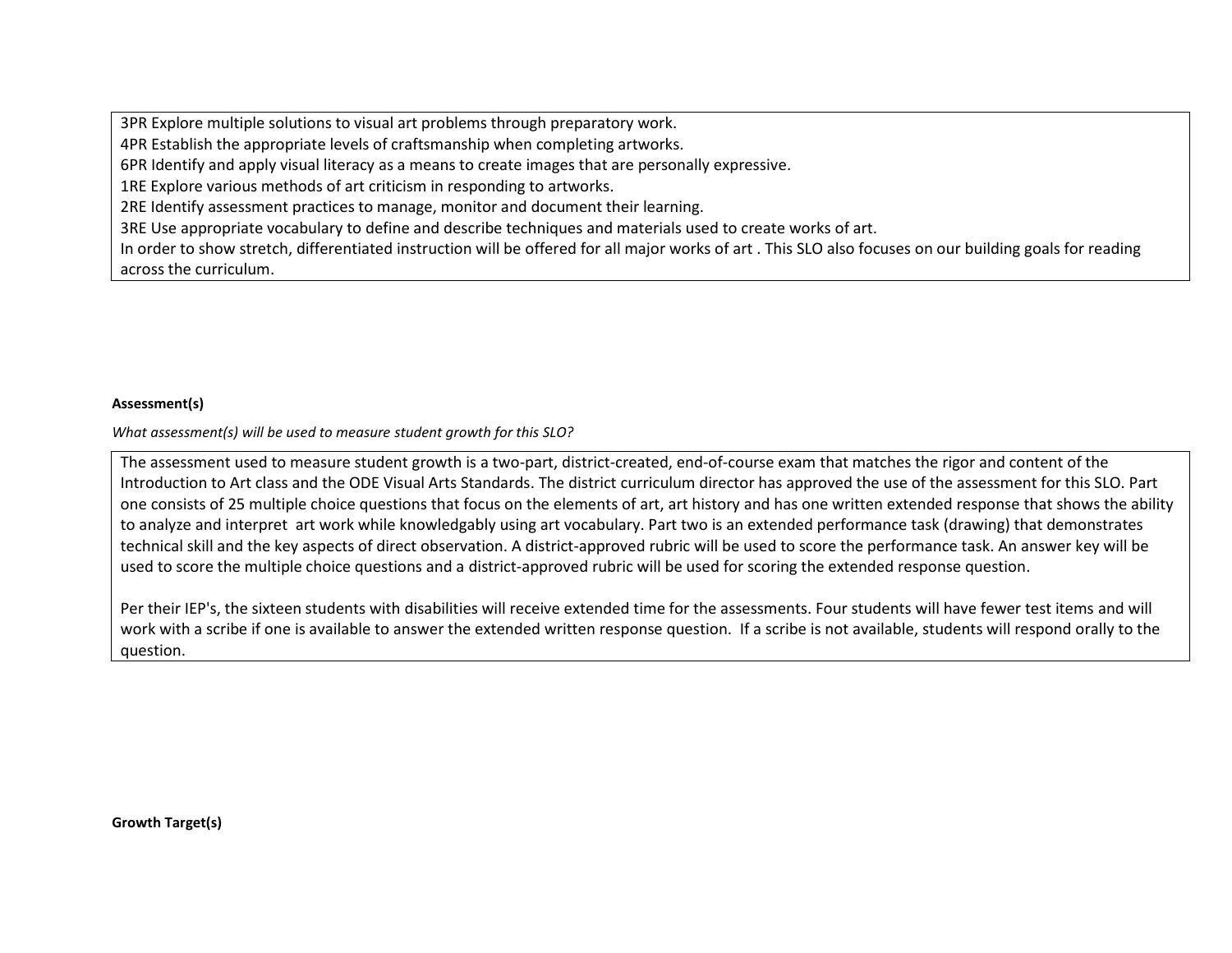*Considering all available data and content requirements, what growth target(s) can students be expected to reach?* 

All students will be expected to achieve the following growth targets:

\* Increase the number of correct multiple-choice questions by 5 points between the pre and post-assessments.

\* Increase the written extended response by 1 rubric point if pre-assessment score was 1 - 3.

\* Increase the performance extended response by 1 rubric point if pre-assessment score was 1 - 3.

Scores on Pre-Assessment: Part One

| Scores on Multiple Choice          | <b>Growth Target</b>                            |  |
|------------------------------------|-------------------------------------------------|--|
| 0 - 10                             | Pre-Assessment Score + 5                        |  |
| $11 - 15$                          | Pre-Assessment Score + 5                        |  |
| $16 - 20$                          | Pre-Assessment Score + 5                        |  |
| $20 - 25$                          | 0                                               |  |
| Scores on Extended Response Rubric |                                                 |  |
| 1                                  | 2                                               |  |
| $\overline{2}$                     | 3                                               |  |
| 3                                  | 4                                               |  |
| 4                                  | 4 (using multimedia artworks)                   |  |
| Scores on Pre_Assessment: Part Two |                                                 |  |
| Score on Performance Task Rubric   | <b>Growth Target</b>                            |  |
| 1                                  | $\overline{2}$                                  |  |
| $\overline{2}$                     | 3                                               |  |
| 3                                  | 4                                               |  |
| 4                                  | 4 (including justification for choice of media) |  |

For students who scored a 4 on either the extended response rubric or the performance task rubric, the growth target remains a 4, however, the artworks used for the extended response item will involve multimedia and the performance task will permit the student to choose media and provide justification for the choice.

In order to meet his/her growth target, the students must meet the target criterion for all portions of the assessment.